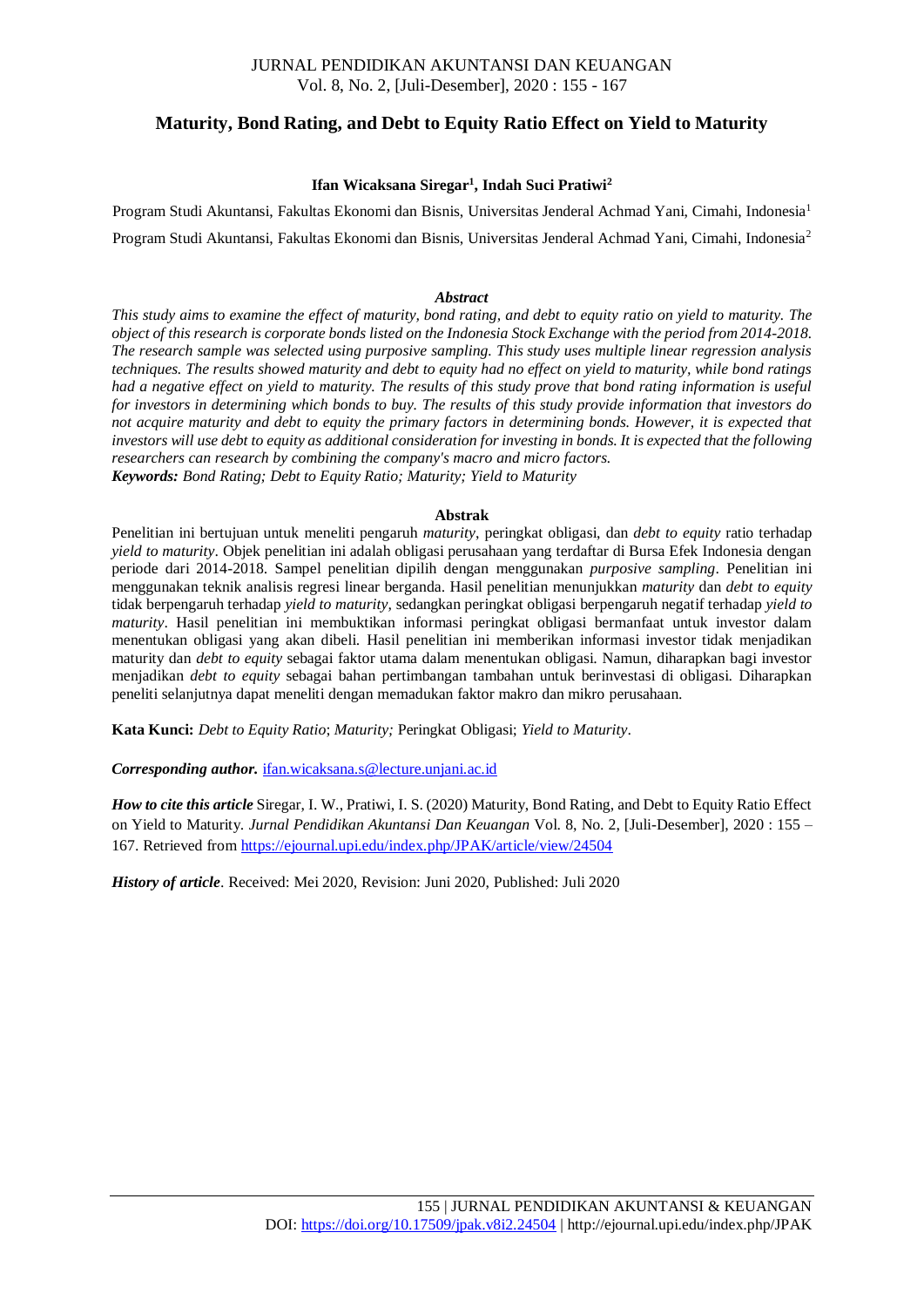# **INTRODUCTION**

Bonds are as important to an investment portfolio today as ever. For years, investors were told that stocks were the best vehicle for long-term savings, and that sentiment persists today even in the wake of two stock market crashes thus far in the 21st century. But those who downplay the role of bonds may be missing out on significant opportunities. In Indonesia, the validity period for the bonds is from 1 to 10 years. Debt issuance has the purpose to collect funds from the public as a source of funding.

Factors that cause the bond in great demand up now because bonds can be traded and also the Holder of the bond can earn interest (the coupon) relatively higher than the interest rate offered by other investment instruments such as deposits. Holders of these bonds also can benefit from Capital Gains, which are derived from the difference between the price of bonds traded. Bonds can also be used as collateral when requesting a loan at the Bank. Investment bonds are one of the most prudent investments compared to other investments because the payment of debt principal and coupon are guaranteed by the Legislation.

Although Bonds represent a safe investment, the bond issuer may allegedly fail to pay. Vulnerable to interest rates, the economy, and national conditions, because these things will also have an impact on the financial markets. Selling the Bonds before maturity will result in losses for investors because the selling price is lower than the price.

Faerber (2000) stated that investors preferred investing in bonds rather than stock for two reasons, namely: (1) the volatility of stocks is higher than bonds, thereby reducing the attractiveness of investment in the shares, and (2) the bonds offer a rate of positive return with fixed income so that the bonds provide more assurance than stock.

The bond investor calculates bonds with measuring the yield which represents the magnitude of the investment income on the funds invested. One of the methods most often used investors to measure the yield, namely the yield to maturity. The yield to maturity is the rate of return a compound that will be acceptable to investors if investors purchase bonds at the current market price and hold it until maturity of the bonds. (Kristofferson and Janiman, 2019).

The bond Yield represents the most crucial factor in consideration of the investors to purchase bonds as an instrument of investment. Tandelilin (2017) states that the bond yield is a measure of the revenue bonds to be received by the investors and tend to be unfixed. The bond Yield is not permanent, as befits the interest on the bonds, because of the bond yield associated with the rate of return that is implied by investors. In practice, investors do not know completely about the various factors that can affect the bond yield. But by identifying the factors that can affect yield bonds, investors can maximize the yield.

Based on data published by the Indonesian Bond Pricing Agency (IBPA) (2018), the global economic crisis struck in the year 2015. The crisis leads to a weakening of the Rupiah against the US Dollar. The weakening of the Rupiah could have an impact on the declining price of the bonds is denominated in Dollars. When the price falls means that these instruments are fewer desirables. But in fact, Table 1 shows the increase in the number of bonds. The increase in the number of new bonds each year from 2014-2018, indicating the bond starts much in demand in the midst of the many negative sentiments.

| <b>Table 1. Recapitulation Of Trading Bonds</b> |  |
|-------------------------------------------------|--|
|-------------------------------------------------|--|

| Period | Outstanding    | Volume<br>(Million) |
|--------|----------------|---------------------|
| 2014   | 223,463,600.00 | 167, 674, 457. 05   |
| 2015   | 249,879,900.00 | 187,655,445.10      |
| 2016   | 311,678,550.00 | 224,317,968.00      |
| 2017   | 387,329,515.00 | 322,133,270.00      |
| 2018   | 417,110,145.00 | 301,340,444.00      |

156 | JURNAL PENDIDIKAN AKUNTANSI & KEUANGAN

DOI:<https://doi.org/10.17509/jpak.v8i2.24504> | http://ejournal.upi.edu/index.php/JPAK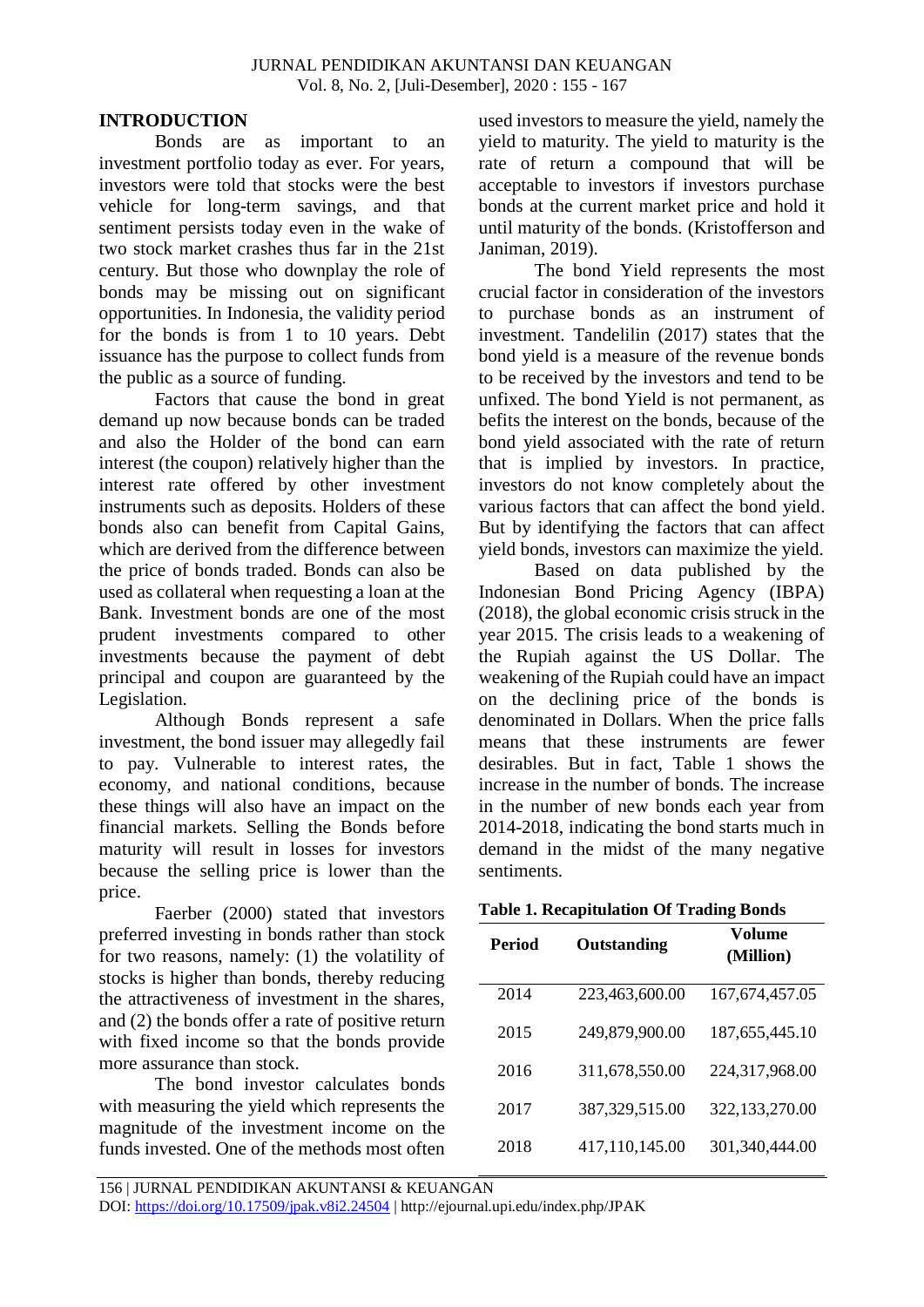Source: www.ojk.go.id data reanalyzed.

The determination of the yield in bonds in the future can use the yield curve. Ignatius Girendroheru as the President Director of PT. The assessment of the Price Effects of Indonesia or the Indonesia Bond Pricing Agency (IBPA), said that the yield curve IBPA – ICBYC was declined, the decline in yields experienced by the corporate bond tenure length, i.e. 8 years up to 10 years. The shrinks 20.21 basis points from the beginning of 12.17% in October 2015 to 11.96% in October 2015. In a similar period, corporate bonds term i.e. one year up to four years its yield also decreased 17.32 basis points from the position of 11.18% to 11.01%. While the yield of corporate bonds tenor of a medium namely five years to seven years, its yield retreating 12,62 basis points from 11.95% to 11.82%. (https://investasi.kontan.co.id/news/november

-2015-yield-obligasi-korporasi-menyusut)

In addition to the above problems, the following there is a chart that shows the increase and decreases in yield in detail with the nominal value of the yield changes occur in fluctuating each month in 2016.







# **Figure 2. INDOBeXC (GRY; EY) –** *Corporate Bond Indonesia Indexes*

The chart above shows the increase and decrease of the data INDOBeXC – Corporate Bond Indonesia Indexes, which provide a benchmark for the corporate bonds, contains a letter that corporate debt receives a fixed coupon and corporate Sukuk ijarah contract. The focus of the data is that the increase and decrease in yields are seen from the INDOBeXC-EY. INDOBeXC-EY is the data that informs the movement of the yield rate of the overall bond, which is calculated based on the increase or decrease in the level of bond yields and take into account the accumulation of the acquisition of the interest running. The Data show the occurrence of the increase and decrease of the percentage of yields that it produces, as in January 2016 by -4,12% be down in February 2016 by -2,60%. Whereas the increase in yield can be seen to be October 2016 1.51% to 11,57% in November 2016.

These conditions indicate investors expect that the risk of ongoing investment in the country is minimal compared with the risk of short-term. Change over the yield of bonds has the meaning there are several factors that affect the bond yield, especially the yield to maturity of the bonds. Several factors affect the bond yield, namely external factors and internal factors of the company. Factors that can affect the yield of the bonds that such bond rating. (Ahmad & Wahyudiani, 2019; Dara & Windayanti, 2019; Dayanti & Janiman, 2019; Hendaryadi, Yusniar, & Hadi, 2019; Linda Naluritha Sari & Abundanti, 2015; Luo & Chen, 2019; Mega & Widayat, 2019; Putri, Siregar, & Andati, 2020; Sabrina & Lawita, 2019; Setiyani, Baihaqi, & Supriyadi, 2019;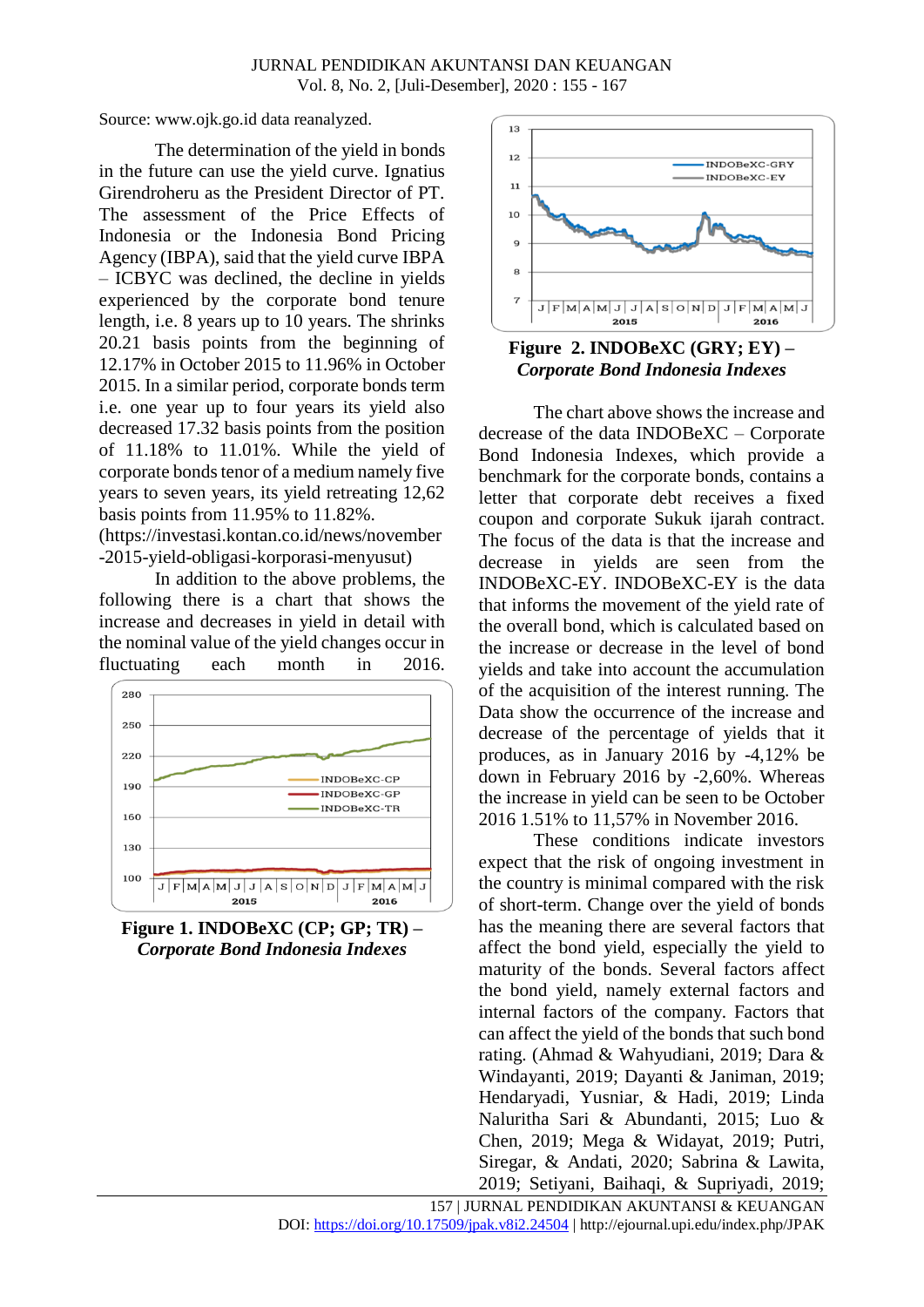Situmorang, 2017), maturity (Dayanti & Janiman, 2019; Faizah, 2019; Linda Naluritha Sari & Abundanti, 2015; Mega & Widayat, 2019; Putri et al., 2020; Zulfa & Nahar, 2020), and leverage (Ahmad & Wahyudiani, 2019; Faizah, 2019; Purwanti & Purwidianti, 2017; Setiyani et al., 2019; Situmorang, 2017; Suryaningprang & Suteja, 2019).

One of the factors that can affect the yield to maturity of a bond remains the life of the bond. Each bond has the maturity, or a life of a bond is known as the maturity. Maturity remains the time at which the value of the principal and interest of bonds must be repaid by the bond issuer. Bonds that have a longer lifespan will have the level of risk is high so the yield to maturity of offered will also be higher than on bonds that have a lifespan shorter maturity.

Research regarding the influence of maturity against yield to maturity of bonds is conducted by Daughters et al. (2017), Permana et al. (2017) and Rahman et al. (2013) stated that maturity has an influence on the yield to maturity of the bonds. While the results of the research conducted by Fauziani et al (2017), Purwanti et al. (2017), and Yuliawati et al. (2017) stated that maturity has no effect on the yield to maturity of the bonds.

The second factor that must be considered by the investor before the purchase of the bonds, namely bond ratings. Bond-rating is one of the key factors that can affect the yield of bonds due to the rating of the bonds is also the scale of the risk of all of the bonds traded. The scale of this risk can indicate the level of security a bond that will be bought by investors.

The rating of the bonds issued by an institution official or an agency rating the bonds that aim to assess the performance. It can be utilized by the company in executing the decision whether the bonds worth issued or not. Investors who will invest their capital in the form of bonds may use the bond rating as an indicator. The bond rating used to determine the likely yield that will be obtained and likely risks being borne.

If the rating of the bond's entry in the category is low, then there is a possibility these bonds have a higher risk. As result bonds have a low rating it should provide a yield to maturity higher to compensate for the possibility of the occurrence of the great risk. Bond-rating is important because it can provide information and give signals about the possibility of the company has failed to pay the debt (Situmorang, 2017).

Research on the effect of bond rating on yield to maturity of the bonds is done by (Aisah & Haryanto, 2012), Oktavian et al. (2015) and Susanti et al. (2017) states that the bond rating has an influence on the yield to maturity of the bonds. While the results of the research conducted by the Indarsih (2013), Muslim (2015) and Fauziani et al. (2017) states that the bond rating has no effect on the yield to maturity of the bonds.

In addition to the two factors above, other factors must be considered by investors before making decisions to invest, namely the financial information of the company. One of the financial information that can be considered by investors before deciding to invest is the debt to equity ratio.

Debt to equity ratio is an indicator of the capital structure and financial risk/financial which is the ratio between debt and own capital (Sulistyowati & Yulianto, 2015), (Yulianto, 2017). The ratio of Debt to equity is used to evaluate the default risk i.e. the risk that may occur due to difficulties fulfilling the payment obligations of the loan principal and interest in maturity.

If the company has large debt compared with the equity, it has, then will arise the risk that the company will face. This risk can be in the form of a lack of confidence of investors at the time of investment activities in companies that issue bonds. At a time when the company has large debt, there is a possibility the company can not return the loan timely and can lead to the two companies in cooperation suffered a loss. To face such risk, the company issuing bonds will choose to offer a yield to maturity of considerable value. Thus, companies that have the value of the debt to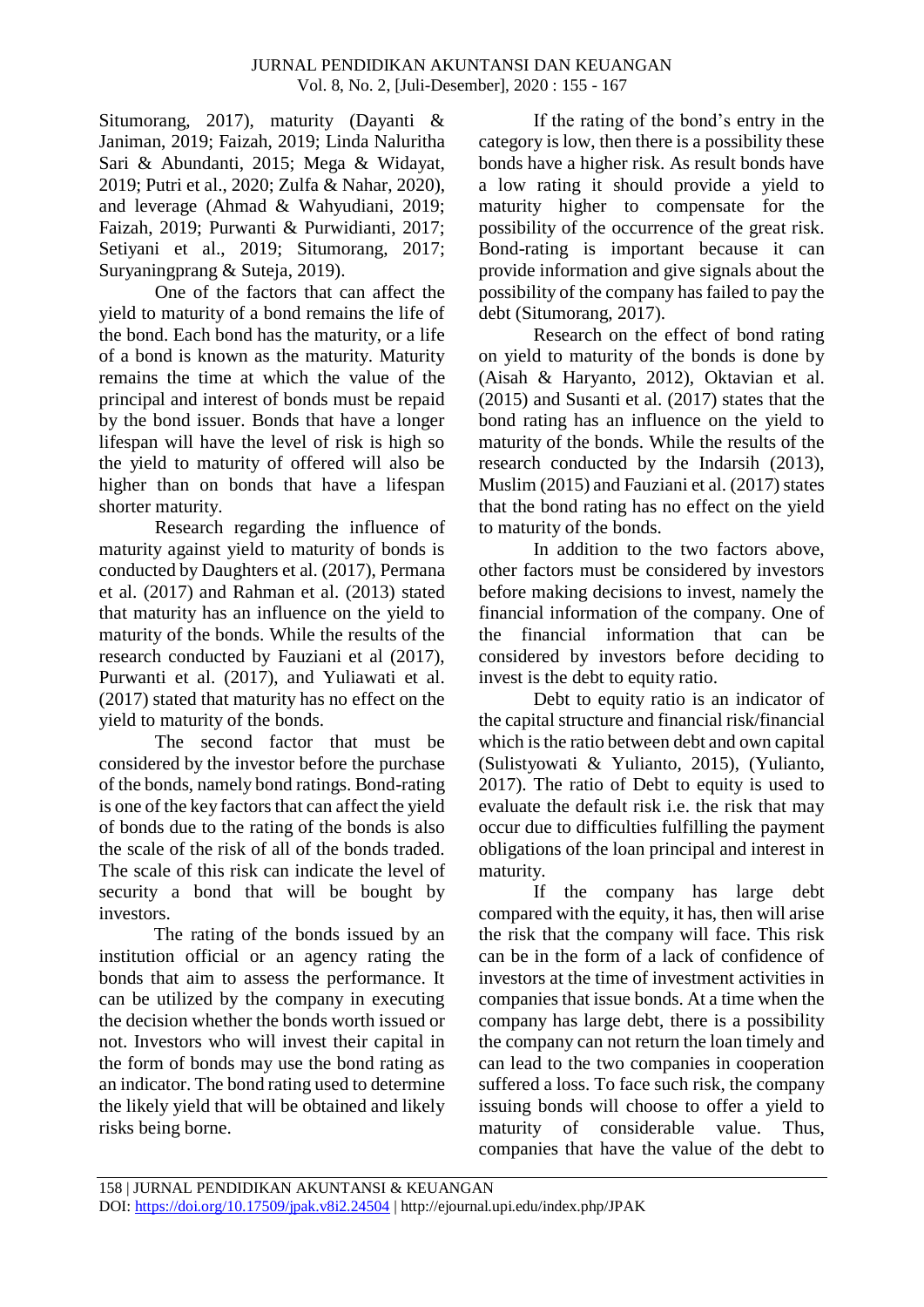equity ratio are larger, then it will give the yield to maturity of the bonds due to the high risk faced by too greatly.

Research on the influence of debt to equity ratio of the yield to maturity of bonds was committed by a Muslim (2015) and Purwanti (2017) states that the debt to equity ratio has an influence on the yield to maturity of the bonds. While the research conducted by Oktavian et al. (2015) and Aisah (2014) states that the debt to equity ratio has no effect on the yield to maturity of the bonds.

Based on the phenomenon and the differences in the results of previous studies are not consistent, the author is interested in investigating the influence of maturity, bond rating, and debt to equity ratio of the yield to maturity of the bonds on the company that issued the bonds and registered in Indonesia Stock Exchange in the years 2014-2018.

# **RESEARCH METHODS**

This research using quantitative research methods. This study classified in associative research. Associative research is research to determine the relationship between two or more variables. The relationship between the variables analyzed using relevant statistical data to examine the hypothesis.

The analysis technique used in this research is multiple linear regression analyses. This technique is utilized to test how much influence the independent variable on the dependent variable.

# *Maturity*

Maturity is frequently referred to as the life of the bonds. According to (Tandelilin, 2017) maturity obtains the date when the bondholder will receive the principal money of the loan amounted to a nominal value. Maturity bonds saw from the year or form annual. The maturity date of each bond is different, there are 1 year to more than 10 years. In this study, maturity contained in the company's issued bonds is grouped into two, namely short-term bonds that have maturities of less than 5 years and long-term bonds that have maturities of more than 5 years.

# **Bond Rating**

The bond-rating according to (Hartono, 2017) can be defined as a symbol. The symbol character provided by the agent a rating to indicate the risk of the bonds issued. Bond ratings can indicate the quality of the bonds of a company whether good or bad, so investors can see how big is the risk that the company will face when making an investment.

The type of the rating of the bonds marked with a symbol of the character, then from that symbol which is issued by PT. Pemeringkat Efek Indonesia (PEFINDO) marks a company has a bond rating the highest with the symbol AAA, and mark the companies that have a bond rating the lowest with a D. Bond-rating are equally divided into two groups, namely the rank which is worth the investment (investment grade) and the ratings which are not worth the investment (noninvestment grade).

# *Debt to Equity Ratio*

According to (Kasmir, 2018) understanding of the solvency ratio or leverage ratio is the ratio used to measure the extent to which debt the company can finance the assets of the company. The purpose of the definition is the company can compare the burden of the debt that is owned with the assets available in the company. This ratio is useful for measuring the ability of the company to repay the entire debt or obligation long-term or short-at the time the company will be liquidated or dissolved.

If the purpose of the company focuses on debt and equity that is owned, then the company can use the solvency ratio i.e. in particular on the debt to equity ratio. The ratio of debt to equity is the ratio used to assess the debt with equity. This ratio can be calculated by using the ratio between the whole debt by all equity (Kasmir, 2018). The debt to equity ratio can be sought with the following formula.

# *Yield to Maturity*

Bonds consider two terms related to the characteristics of income, including bond yields and bond interest rates. The definition of bond yields described by (Tandelilin, 2017) is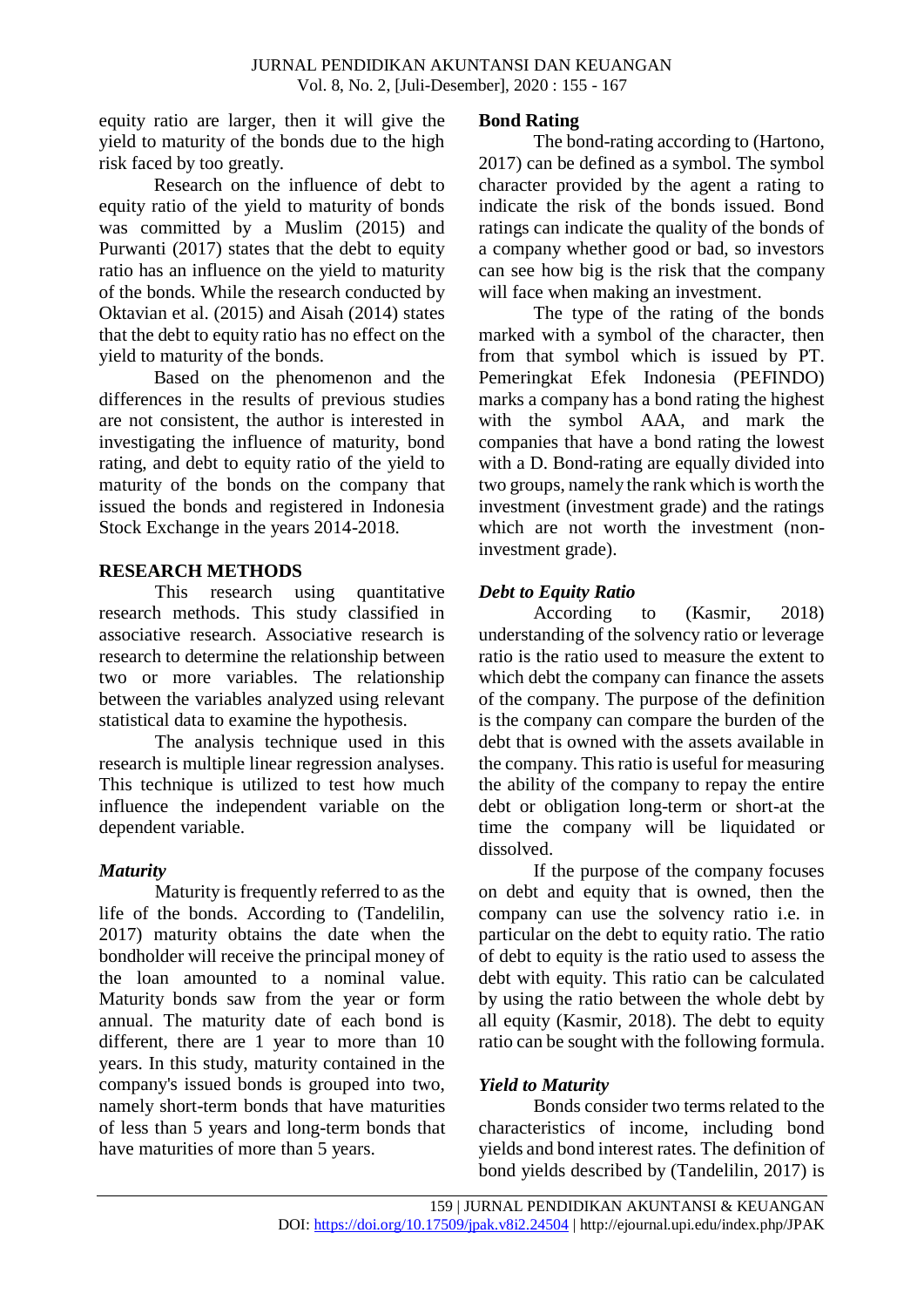a measure of the income that investors will receive from a bond and has a tendency to be variable. Bond yields possess a variable nature because bond yields retain an extremely deep relationship with the level of return required by previous investors.

Bonds that attain different maturities will have different bond yields. This is because the size of the bond yield is related to the maturity date of the bond. The bond yield to maturity is a compound rate of return that investors will receive if they buy bonds at the current market price held until the maturity date of the bonds, which aims to measure the expected rate of return if the bonds are kept until the maturity date of the bonds. The yield to maturity can be calculated by the formula:

$$
Yield\ to\ maturity = \frac{C_i + \frac{P_p - P}{n}}{\frac{P_p + P}{2}}
$$

Description:

 $P =$  Price of bond at this time (t=0).

 $n =$  Number of years until the maturity date of the bonds.

 $Ci = Coupon$  payment for bond i of each year.  $PP = The par Value of the bonds.$ 

## **Determination of Population and Sample Research**

The sampling technique used in this research is a non-probability sampling technique, namely purposive sampling. The reason for using this technique is to obtain data that represent the population and varying with the purpose of research by using criteria. The criteria in the sampling of this research are as follows.

- 1. Companies that issue bonds and are listed on the Indonesia Stock Exchange the period 2014-2018.
- 2. Companies that issue bonds and there is the annual report of the company for 5 consecutive years from 2014 to 2018.
- 3. The Data of the annual report and financial statements of the company which can be analyzed and meet the criteria during the period 2014-2018.

From the criteria, then obtained a sample of 10 companies and the data analysis for 5 years, so that the unit is the analysis of the data obtained amounted to 50 data. The following companies that fulfill the criteria and serve as the research sample.

# **Table 2. Companies that Become Sample of the Research**

| No.                             | <b>The Name Of The Company</b>        |
|---------------------------------|---------------------------------------|
| 1.                              | Adira Dinamika Multi Finance Tbk.     |
| 2.                              | PT. Astra Sedaya Finance              |
| 3.                              | PT. Bank UOB Indonesia                |
| $\mathbf{4}$ .                  | PT. BFI Finance Indonesia Tbk.        |
| 5 <sub>1</sub>                  | PT. Federal International Finance     |
| б.                              | PT. Indomobil Finance Indonesia       |
| $7_{\scriptscriptstyle{\circ}}$ | PT. Indosat Tbk.                      |
| 8.                              | Sarana Multigriya Finansial (PERSERO) |
| 9.                              | PT. Wahana Ottomitra Multiartha Tbk.  |

10. PT. Waskita Karya (PERSERO) Tbk.

Source[: www.idx.c](http://www.idx/)o.id.

### **Data Collection Techniques**

The type of data used in this research is quantitative data. Sources of data in this research in the form of secondary data. Secondary Data in this study of the bond rating the corporation which obtained from PT Pefindo, the record issuance of corporate bonds obtained from the Indonesia Stock Exchange, financial statements (annual report) the companies listed on the stock Exchange The effect of Indonesia, and other data related to the bonds obtained from the SERVICE, KSEI, and IBPA.

# **RESULTS AND DISCUSSION Normality Test**

Before doing a regression test and a test of the hypothesis necessary to do a normality test to determine the distribution of the distribution data of the four variables is normal or not normal. The normality tests of data are done by testing the non-parametric Kolmogorov-Smirnov.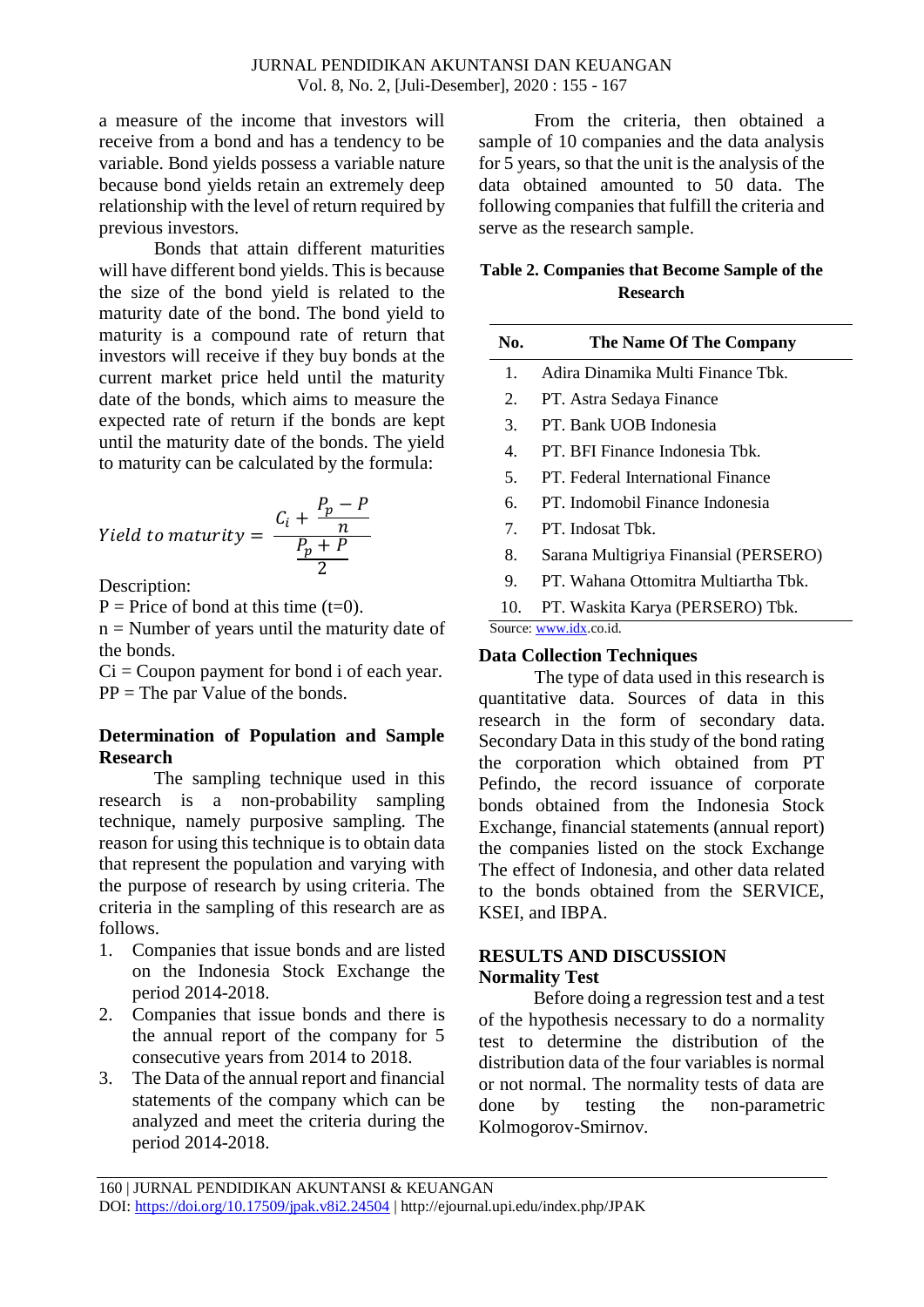|                          |           | Unstandardize |
|--------------------------|-----------|---------------|
|                          |           | d Residual    |
| N                        |           | 50            |
| Normal                   | Mean      | .0000000      |
| Parameters <sup>a,</sup> | Std.      | .00979571     |
| h                        | Deviation |               |
| Most                     | Absolute  | .084          |
| Extreme                  | Positive  | .078          |
| <b>Differences</b>       | Negative  | -.084         |
| <b>Test Statistic</b>    |           | .084          |
| Asymp. Sig. (2-tailed)   |           | $.200^{c,d}$  |

**Table 3. The Results of One-Sample** 

The results of the testing data using the Kolmogorov-Smirnov test shows the value of Asymp. Sig. (2-tailed) equal 0,200 which is above 0,05. Then, it can be concluded that data distribution is normal data or the residuals normally distributed.

### **Test Multicollinearity**

Test of multicollinearity aims to test whether in the regression model discovered the correlation between the independent variables or independent variables.

| <b>Table 4. The Results of Multicollinearity</b> |  |
|--------------------------------------------------|--|
|--------------------------------------------------|--|

|       |                          | Collinearity      |            |  |  |
|-------|--------------------------|-------------------|------------|--|--|
| Model |                          | <b>Statistics</b> |            |  |  |
|       |                          | Tolerance         | <b>VIF</b> |  |  |
|       | (Constant)               |                   |            |  |  |
|       | Maturity                 |                   | .977 1.023 |  |  |
|       | Peringkat                |                   | .993 1.007 |  |  |
|       | Obligasi                 |                   |            |  |  |
|       | Debt_To_                 |                   | .984 1.016 |  |  |
|       | Equity_Ra                |                   |            |  |  |
|       | tio                      |                   |            |  |  |
|       | Source: data reanalyzed. |                   |            |  |  |

The results of testing the multicollinearity obtained numbers VIF for the variable maturity of 1,023 with the value of tolerance shows the numbers 0,977, numbers VIF for the variable rating of the bonds amounted to 1,007 with the value of tolerance shows the numbers 0.993 for, and numbers VIF for the variable debt to equity ratio amounted to 1,016 with the value of tolerance shows the numbers 0,984. That is, the third

variable in this study can be said to have no multicollinearity problems.

#### **Autocorrelation Test**

The autocorrelation test has the aim to perform testing in a linear regression model there is a correlation between the errors of the bully in the current period (t) with the error of the previous period (t-1).

| <b>Table 5. The Results of Autocorrelation</b> |  |
|------------------------------------------------|--|
|------------------------------------------------|--|

| Model | Std. Error<br>of the<br>Estimate | Durbin-<br>Watson |
|-------|----------------------------------|-------------------|
|       | .0101101                         | 1.818             |

Source: The results of the processing of data SPSS (2020)

From the test results of autocorrelation in Table 5 obtained value of Durbin-Watson amounted to 1,818. When you look at the table of the test statistics of Durbin-Watson which is where the value of dl by 1,4206 and the value of du by 1,6739 in accordance with the three independent variables and 50 data are used, then the value of Durbin-Watson amounted to 1,818 show the results of no autocorrelation positive or negative because  $1,6739 < 1,818 <$  $4 - 1,6739.$ 

That is, can be taken decision research there is no correlation between the errors of the bully in the current period (t) with the error of the previous period (t-1) during the period 2014-2018.

# **Heteroscedasticity Test**

Heteroscedasticity means, that the variables-explanatory variables in the regression equation have a variance error is unconstant to result in estimators being inefficient, with the aim of which is to test whether the regression model dissimilarity variance from residual of one observation to other observations. The results of testing the heteroscedasticity with the use of testing scatter plots are as follows.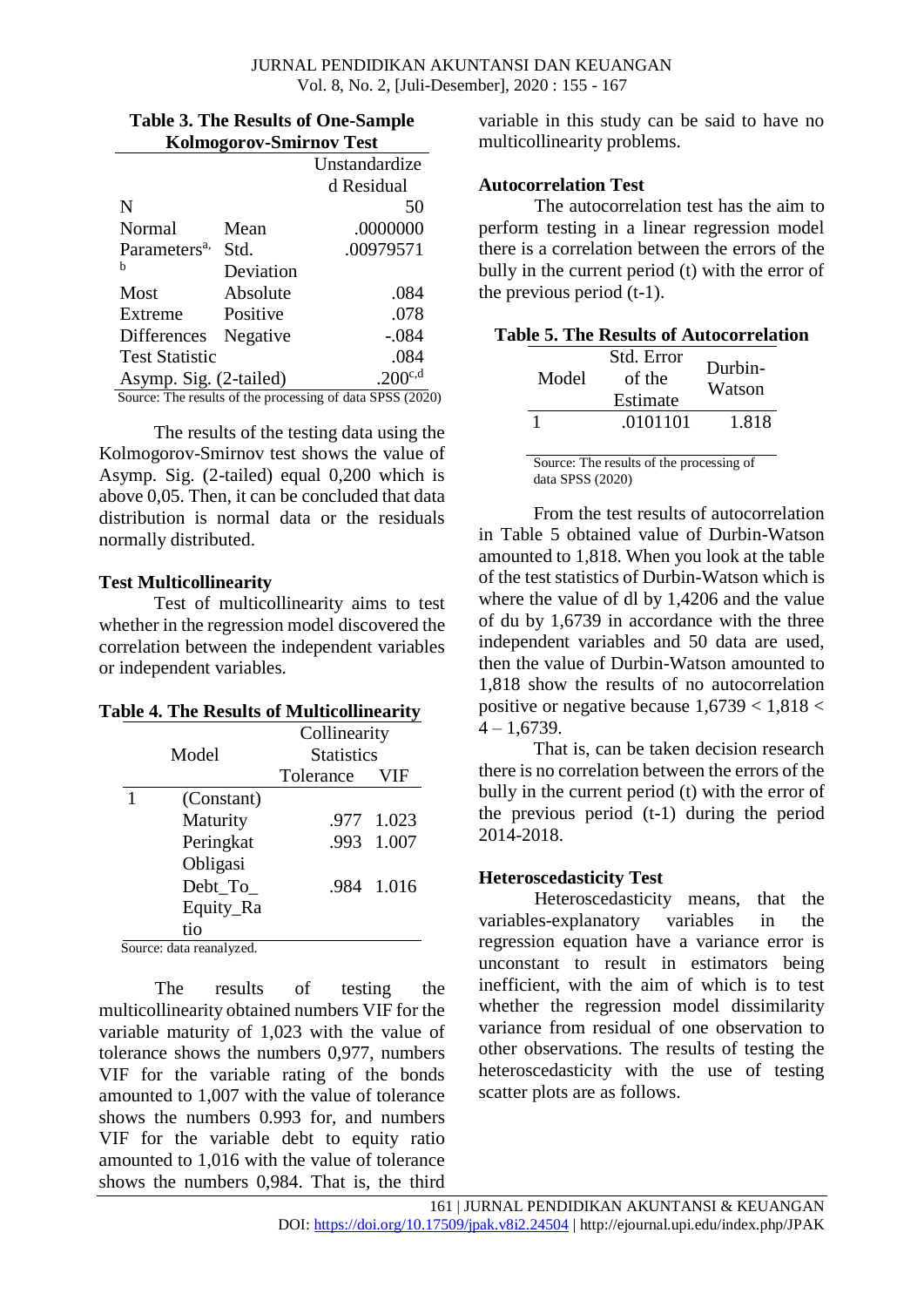#### JURNAL PENDIDIKAN AKUNTANSI DAN KEUANGAN Vol. 8, No. 2, [Juli-Desember], 2020 : 155 - 167



Source: The results of the processing of data SPSS (2020)

#### **Figure 3. The Results of Heteroscedasticity Using The Scatter Plot**

Based on the results of testing the heteroscedasticity in Figure 3 shows that the dots spread randomly either in the top or at the bottom, not forming a certain pattern, and divided between the number 0 on the X-axis and the Y-axis. Observe the results of these tests it can be asserted that the variables are homoskedasticity or do not have heteroscedasticity. That is, in the regression model obtain a variance from residual of one observation to other observations is fixed.

### **Multiple Linear Regression Analysis**

Based on the test statistics of the regression has been done, then it can be compiled the equation of multiple regressions of this research is as follows:

### **Table 6. The Results of Multiple Linear Regression**

|             |         | Std.  |             |          |      |
|-------------|---------|-------|-------------|----------|------|
|             | В       | Error | <b>Beta</b> | t        | Sig. |
| (Constant)  | .096    | .005  |             | 19.786   | .000 |
| Maturity    | $-.005$ | .003  | $-238$      | $-1.781$ | .082 |
| <b>Bond</b> | $-.002$ | .001  | $-324$      | $-2.451$ | .018 |
| Rating      |         |       |             |          |      |
| Debt_To_    | .001    | .001  | .188        | 1.413    | .164 |
| Equity_     |         |       |             |          |      |
| Ratio       |         |       |             |          |      |

Source: The results of the processing of data SPSS (2020)

Y = 0,096 - 0,005 *Maturity* - 0,002 Bond\_Rating + 0,001 *Debt\_To\_Equity\_Ratio* + e

The Model equation of the multiple regression can be interpreted as follows.

- 1. The constant value of 0,096 indicates if the variable maturity, bond rating, and debt to equity ratio are fixed or constant where the independent variable is zero or no effect at all. At that point, the value of the dependent variable represents the yield to maturity of the bonds of 0,096.
- 2. The coefficient of maturity obtained by 0,005, a negative value defines that there is an influence between maturity and yield to maturity of the bond i.e. the relationship in the opposite direction. In other words, if the slightest value of the maturity value yield to maturity bond will increase or on the decrease of 1% maturity will increase 0.005% of the value of the yield to maturity of the bonds.
- 3. The coefficient of bond rating obtained by 0,002; a negative value defines the absence of influence between the yield to maturity of bonds and bond ratings that the relationship in the opposite direction. In other words, if the smallest the value of bond ratings, then the value of the yield to maturity of the bond increased or in the event of a decline of 1% bond rating will increase to 0.002% of the yield to maturity of the bonds.
- 4. The coefficient of debt to equity ratio obtained of 0.001, an absolute value defines that there is influence between debt to equity ratio and the yield to maturity of the bonds, namely a direct relationship. In other words, if the larger the value of the debt to equity ratio then the value of the yield to maturity of the bonds will be increased or in the event of a 1% increase in the debt to equity ratio will increase from 0.001% of the yield to maturity of the bonds.
- 5. e remains a factor other than the independent variables that affect the yield to maturity of bonds as the dependent variable.

# **Analysis The Coefficient of Determination**

The results of the analysis of the coefficient of determination based on the results of data that has been processed can be seen in the table below, namely:

# **Table 7. Analysis The Coefficient of Determination**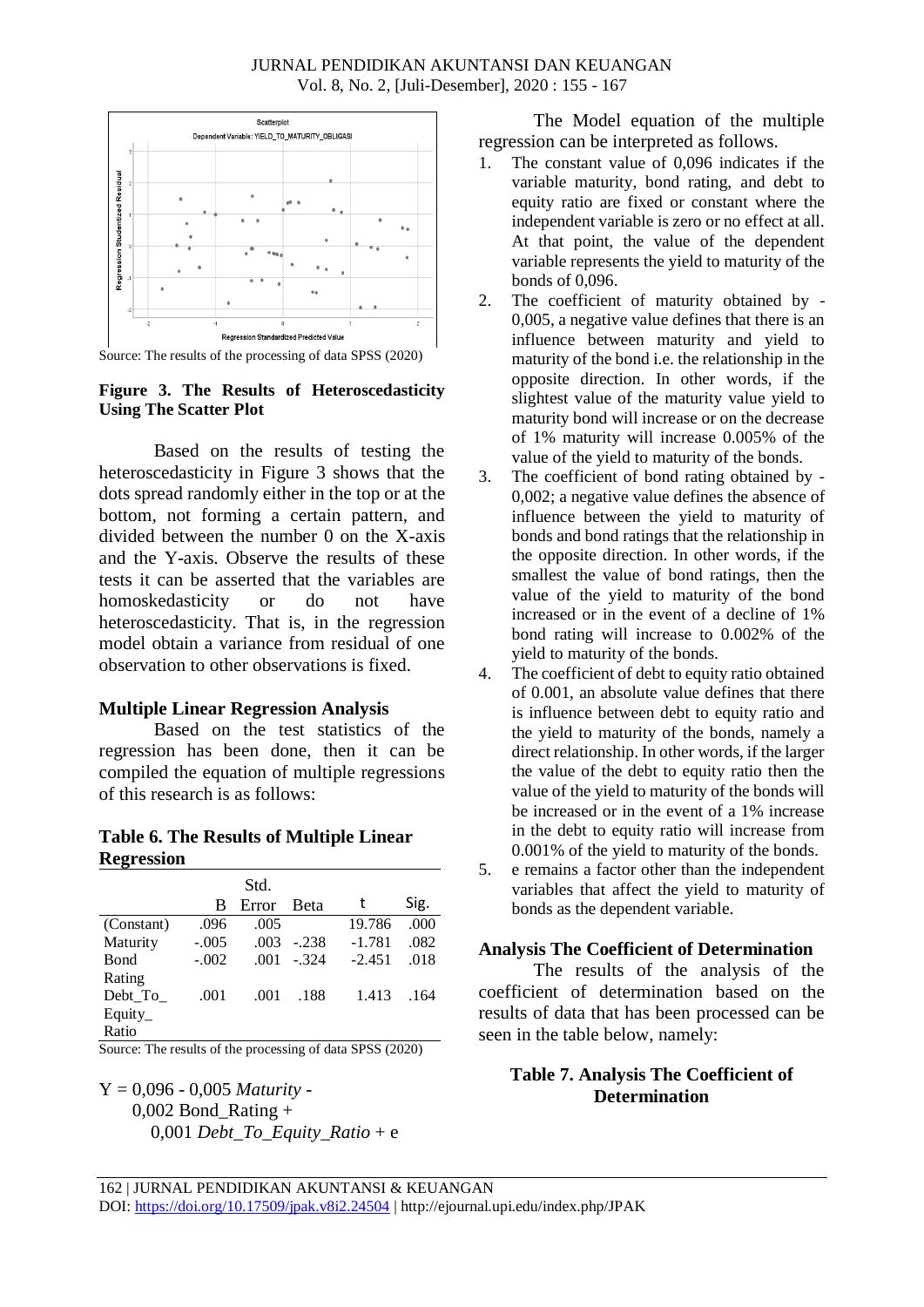#### JURNAL PENDIDIKAN AKUNTANSI DAN KEUANGAN Vol. 8, No. 2, [Juli-Desember], 2020 : 155 - 167

| Model                                                     | R.                | R    | Adjusted<br>Square R Square | Std. Error<br>of the<br>Estimate |
|-----------------------------------------------------------|-------------------|------|-----------------------------|----------------------------------|
|                                                           | .446 <sup>a</sup> | .199 | .147                        | .0101101                         |
| Source: The results of the processing of data SPSS (2020) |                   |      |                             |                                  |

Based on the table and the results of the calculations above can be seen that the value of the coefficient of determination is equal to 19.9% and the value of adjusted R square is equal to 14.7%. These values show that the magnitude of the value of the yield to maturity of bonds by 19.9% can be explained by the variable maturity, bond rating, and debt to equity ratio. Whereas for the remaining 80,1% (100% - a 19.9%) explained by other causes outside of this study or other variables not examined like inflation (Linda Naluritha Sari & Abundanti, 2015), interest rates (Linda Naluritha Sari & Abundanti, 2015) and coupon bonds (Zulfa & Nahar, 2020). The value of adjusted R square is not equal to one, then the variance of the independent variables used in this model does not explain a 100% variance of the dependent variable.

As for the analysis for the Standard Error of the Estimate from the results of processing the data in this study show the value of 0,0101101. That is, the value is included in the low value then the regression model is used to predict the dependent variable because it can make the regression model be more appropriate when predicting the dependent variable if the value of the Standard Error of the Estimate is slighter.

### **Hypothesis Test The t test**

The results of hypothesis testing partially with the analysis of the test of significance of the individual parameters can be seen in Table 6. Based on the results of the first test in Table 6 it can be seen that the value t counts for the variable maturity of  $-1.781 <$ 2,01290 or the value of t-count < t-table and significance value  $0,082 > 0.05$ , then H<sub>0</sub> is accepted and Ha rejected, meaning there is no significant influence partially between the maturity indexes as the independent variable

on the yield to maturity of bonds as the dependent variable.

The results of the second test in Table 6 it can be seen that the value t count for the variable rating of the bonds by  $-2,451$ 2,01290 or the value of t-count  $>$  t-table and value significance  $0.018 < 0.05$  then H<sub>0</sub> is rejected and Ha accepted, meaning there is a significant effect partially between bond rating as the independent variable on the yield to maturity of bonds as the dependent variable.

Meanwhile, the results of the third test in Table 6 it can be seen that the value t count for the variable debt to equity ratio amounted to  $1,413 < 2,01290$  or the value of t count  $\lt t$ table and significance value of  $0.164 > 0.05$ , then  $H_0$  is accepted and  $Ha$  rejected, meaning there is no significant influence partially between the independent variables (independent) is the debt to equity ratio of the yield to maturity of bonds as the dependent variable (the dependent) on the company issuing the bonds and are listed on Indonesia Stock Exchange the period 2014-2018.

# **The F Test**

The results of testing the F test to see whether the model produced can be the best predictor can be seen in Table 8 below:

# **Table 8. The Results Of The F Test**

| Model      | Sum of<br>df<br><b>Squares</b> | Mean<br>Square | F    |            | Sig. |
|------------|--------------------------------|----------------|------|------------|------|
| Regression | .001                           | 3              | .000 | 3.813 .016 |      |
| Residual   | .005                           | 46             | .000 |            |      |
| Total      | .006                           | 49             |      |            |      |

Source: The results of the processing of data SPSS (2020)

Based on the results of the analysis of the test in Table 8 shows that the calculated F value for all independent variables amounted to  $3.813 > 2.81$  or the value of F-count  $> F$ table and the value significant at  $0.016 < 0.05$ then  $H_0$  is rejected and  $H_a$  accepted. That is, in this research, there is an influence which significant between maturity, bond rating, and debt to equity ratio as the independent variable to the yield to maturity of bonds as the dependent variable on the company issuing the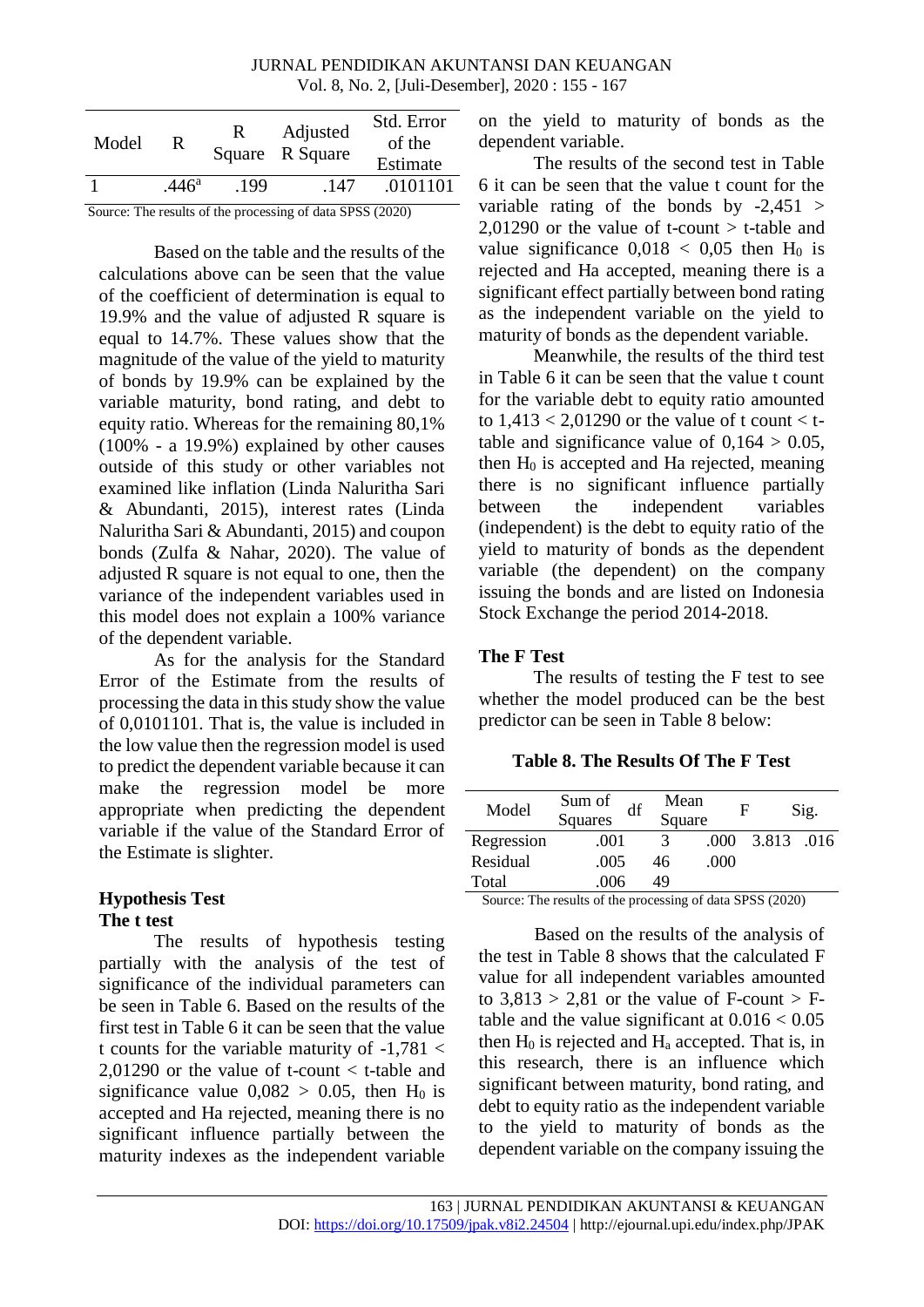bonds and are listed on Indonesia Stock Exchange the period 2014-2018.

# **Discussion of Research Results**

# **The influence of** *Maturity* **on Y***ield to Maturity*

The results of the statistical test show there is significant influence between maturities against yield to maturity of the bonds. That is, if the maturity has a long period then the yield to maturity of the bonds produced will be greater or smaller.

According to Gebhardt et al. (2005), the duration of a significant effect on a yield with the coefficient negative. The longer the maturity, the longer the duration of bonds it will have an impact on risk maturity. The theory explains that if the company has the maturity or the life of the bond the same but different coupons, it will make the yield received will be the same (Zulfa & Nahar, 2020). The yield should be acceptable to have different values if calculated using duration. The duration of this as a measure in calculating the weighted average of maturity.

The shorter-term bonds will be more attractive to investors because investors consider bonds have a lower risk. In investing, the limited length of the maturity of a bond will have an impact on how much risk is acceptable. (Dayanti & Janiman, 2019; Faizah, 2019; Linda Naluritha Sari & Abundanti, 2015; Mega & Widayat, 2019; Putri et al., 2020; Zulfa & Nahar, 2020), (Purwanti & Purwidianti, 2017)

## **The Influence of Bond Ratings on** *Yield to Maturity*

Based on the results of the hypothesis testing that has been done, then it suggests there is a significant influence between the rating of the bonds against the yield to maturity of bonds and has a negative relationship. That is, at the time the bond rating the higher the yield to maturity of the bond obtained will be smaller.

Companies that have bond ratings higher then it would provide a yield to maturity of bonds is small. It is because at the time the bond rating of a company is high, the risk is low, then the company can minimize the default risk being faced so that the company can anticipate the harmful things that are not a desirable company.

Also, at a time when minor risk then investors will be interested in investing in the company because surely every company like a small risk when going to invest with the profit is even greater. Therefore, a considerable profit can be generated from the value of the yield to maturity of the bonds that great anyway. The company also get other advantages in the form of interest on loans that are fixed or constant, it causes the company that issued the bond will benefit a lot.

According to the theory of signals, should the management company provide a signal (information) to investors? Bond ratings can be used as information that gives rise to the risk of default from bonds used as consideration for investors in deciding how big a risk that will be faced and how large the value of the yield to maturity of bonds will be received at the time of investing. (Ahmad & Wahyudiani, 2019; Dara & Windayanti, 2019; Dayanti & Janiman, 2019; Hendaryadi et al., 2019; Linda Naluritha Sari & Abundanti, 2015; Luo & Chen, 2019; Mega & Widayat, 2019; Putri et al., 2020; Sabrina & Lawita, 2019; Setiyani et al., 2019; Situmorang, 2017)

# **The Influence of** *Debt to Equity Ratio* **on** *Yield to Maturity*

Based on the results of the hypothesis testing that has been done, then there is no significant influence between the debts to equity ratio of the yield to maturity of the bonds. This shows that at the time the debt to equity ratio the greater the yield to maturity of the bond obtained will be even greater.

In current conditions the debt-to-equity ratio of the company is high then it means that the company needs financing to accommodate the company's needs through loans. Usually, vast companies or companies that have business activities that require large capital tend to need finance in the form of higher debt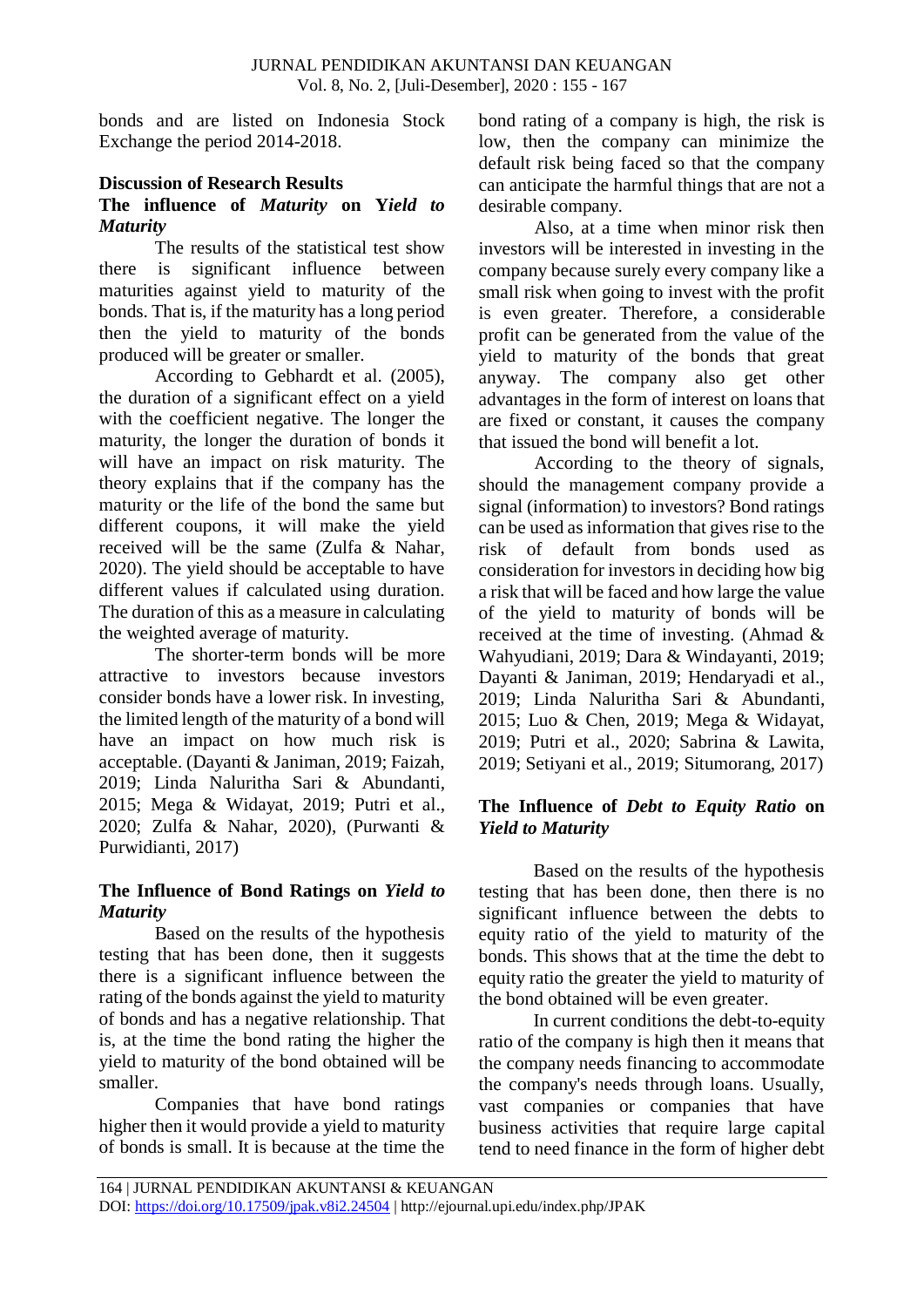and have a total asset of great as well. Conditions such as this show the company is on the maturity stage and have an impact on the value of the debt to equity ratio are high, and the possibility of the company getting profit which is relatively high. Other factors that cause there is no influence between debt to equity ratio with a yield to maturity of bonds that the value of the debt to equity ratio depends on the cash flow and the business characteristics of the company. Because a public company is a big company and requires capital expenditure that is large so it tends to do debt financing is higher. In these conditions, the company has positive cash flow and have prospects and good stability for a relatively long period. This caused the company to give the bond yield is low.

The results of the research contradict the theory that states that with the high debt to equity ratio the company indicated to have risks in the future will have an impact on the high yield corporate bonds. The use of debt the greater will be the resulting in increasing the risk of companies can not afford to pay the debt. (Ahmad & Wahyudiani, 2019; Faizah, 2019; Purwanti & Purwidianti, 2017; Setiyani et al., 2019; Situmorang, 2017; Suryaningprang & Suteja, 2019)

#### **CONCLUSION, IMPLICATIONS AND RECOMMENDATIONS Conclusions**

This study aims to determine the influence of maturity, bond rating, and debt to equity ratio of the yield to maturity. The object of this research is corporate bonds listed on Indonesia Stock Exchange with the period of 2014-2018. This research using multiple regression analyses. Based on the research results, it can be concluded that:

1. In this study, maturity does not affect the yield to maturity of the bonds. This is possible because if the company has the life of the bond the same but different coupons, then make the yield received will be the same. This study contradicts previous research which was stated by. (Kristofferson & Janiman, 2019; Faizah, 2019; Linda Naluritha Sari & Abundanti,

2015; Mega & Widayat, 2019; Daughters et al., 2020; Zulfa & Nahar, 2020), (Purwanti & Purwidianti, 2017).

- 2. In this study, bond ratings negatively affect the yield to maturity. This research is consistent with the theory that explains that the bond rating and yield are inversely proportional so if the bond rating is increased, then the yield offered will go down. It can be concluded that bonds that have high ratings will give a risk of default is small so the impact on the decrease in the bond yield. The results of the above analysis in this study supported the above results of the research presented by. (Ahmad & Wahyudiani, 2019; Dara & Windayanti, 2019; Kristofferson & Janiman, 2019; Hendaryadi et al., 2019; Linda Naluritha Sari & Abundanti, 2015; Luo & Chen, 2019; Mega & Widayat, 2019; Daughters et al., 2020; Sabrina & Lawita, 2019; Setiyani et al., 2019; Situmorang, 2017).
- 3. In this study, the debt to equity ratio does not affect the yield to maturity. The results of this study in line with research (Faizah, 2019; Hendaryadi et al., 2019). Factors that cause there is no influence between debt to equity ratio with a yield to maturity of the bonds i.e. debt to equity ratio is high not necessarily indicate the performance of the company less good which makes the company issuing the bonds to provide a higher yield to attract investors.

# **Implications**

In this study there are some implications which are as follows:

1. Investing in bonds, investors are expected to understand more about a variety of aspects, be it micro or macro that may affect the return of the bonds. By the results of the study, bond ratings affect the yield to maturity of the bonds. This indicates that the information of bond rating is beneficial to investors in determining the bonds to be purchased. Bond ratings are low offers a high yield for investors. For investors who pursue a level of profits, then you should invest in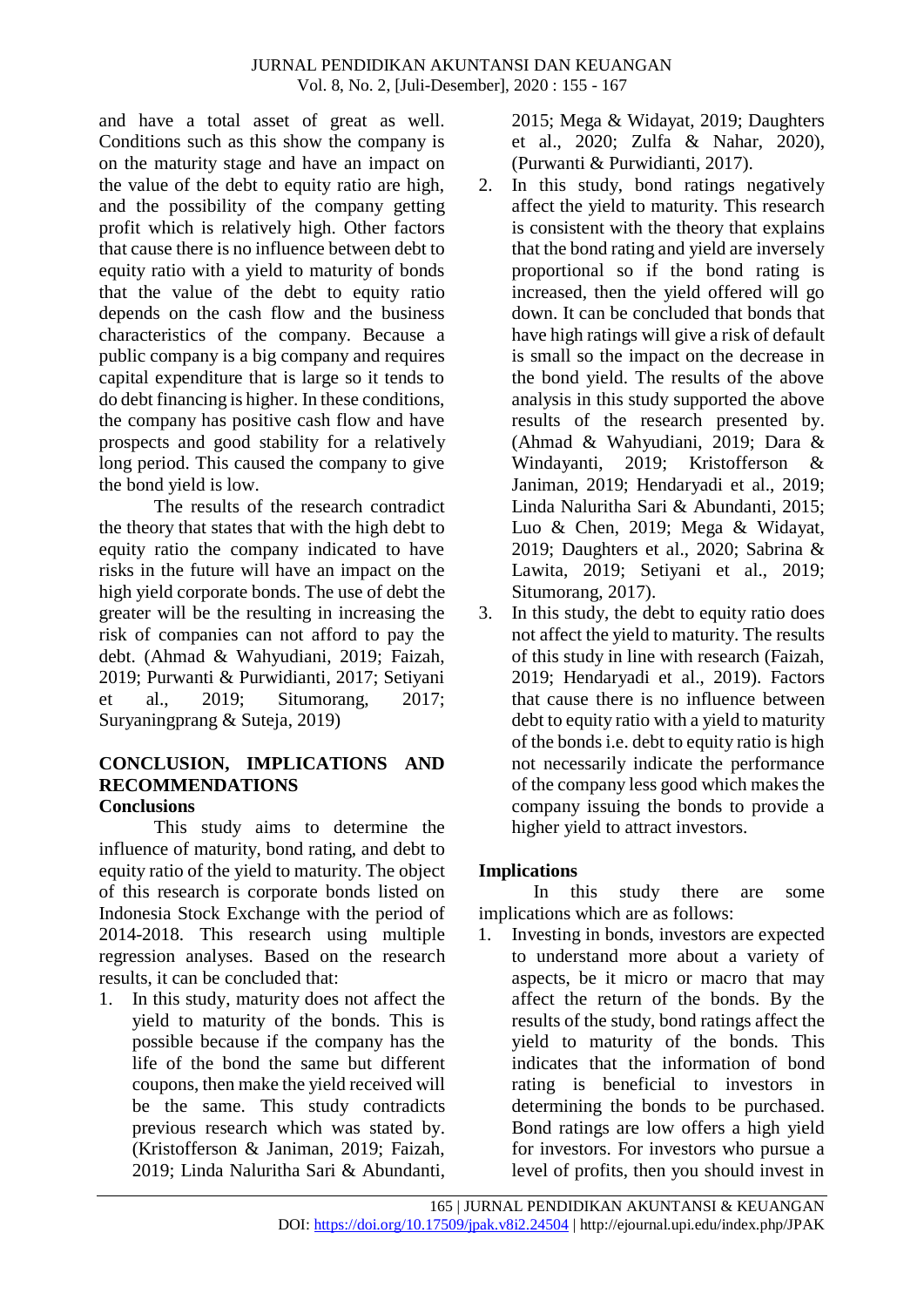bonds with a bond rating that low, but, on the contrary, for investors who want to feel safe in investing, you should invest in bonds rated high.

2. Maturity and debt to equity do not affect the yield to maturity so that it can be information for the company issuing the bond that the investor does not consider the maturity and the debt-to-equity as a major factor in determining the bond. However, it is expected for investors to acquire debt to equity as consideration for further investment in the bonds. In addition to maturity, bond rating, and debt to equity ratio of the company and the investor also should consider other factors that affect the yield to maturity of the bonds, such as inflation rates, bond coupons, the growth of the company, and the level of interest rates. By combining these factors, investors can minimize the risk of a possible default in the future.

## **Recommendations**

Based on the results of the research, the recommendations can be offered for subsequent research is as follows:

- 1. Research is expected to further add to the time frames used as the research sample.
- 2. It is expected that further research using a sample with an all kind company as well as government bonds and also using bonds with coupons of the floating rate.
- 3. The researcher is expected can then be examined by combining the factors of macros and micro-companies.

# **BIBLIOGRAPHY**

- Ahmad, G. N., & Wahyudiani, W. (2019). Analisis Determinan Obligasi Korporasi. *Jurnal Aplikasi Bisnis Dan Manajemen*, *5*(3), 361–372. <https://doi.org/10.17358/jabm.5.3.361>
- Dara, S. R., & Windayanti, W. (2019). Determinan Faktor Yield Obligasi Perusahaan yang Terdaftar di Bursa Efek Indonesia. *Jurnal Proaksi*, *6*(1), 35–44.

[https://doi.org/https://doi.org/10.32534/j](https://doi.org/https:/doi.org/10.32534/jpk.v6i1.844) [pk.v6i1.844](https://doi.org/https:/doi.org/10.32534/jpk.v6i1.844)

- Dayanti, N., & Janiman, J. (2019). Pengaruh Maturity, Peringkat Obligasi dan Debt to Equity Ratio terhadap Yield to Maturity Obligasi. *Jurnal Kajian Akuntansi*, *3*(1), 78. <https://doi.org/10.33603/jka.v3i1.2030>
- Faerber, Esme. (2000). *Fundamentals of The Bond Market*. New York: McGraw- Hill.
- Faizah, Y. L. N. (2019). Pengaruh Laverage Maturity dan Size Perusahaan Terhadap Yield Obligasi Dengan Peringkat Obligasi Sebagai Variabel Intervening. *Journal of Economic, Management, Accounting and Technology*, *2*(1), 43– 54. [https://doi.org/10.32500/jematech.v2i1.5](https://doi.org/10.32500/jematech.v2i1.574) [74](https://doi.org/10.32500/jematech.v2i1.574)
- Gebhardt, William R., Hvidkjaer, Soeren., Swaminathan, Bhaskaran. Journal of Financial Economics 75 (2005) 85– 114The cross-section of expecte dcorporate bon dreturns: Betas or characteristics?. *Journal of Financial Economics* 75, 85-114. https:// doi.org/10.1016/j.jfineco.2004.04.002
- Hartono, J. (2017). *Teori Portofolio Dan Analisis Investasi* (Edisi 11). Yogyakarta: BPFE.
- Hendaryadi, Yusniar, M. W., & Hadi, A. (2019). Pengaruh Tingkat Suku Bunga, Bond Rating, Ukuran Perusahaan, Debt To Equity Ratio (Der) Terhadap Yield To Maturity Obligasi Korporasi Di Bei Periode Tahun 2010-2012. *JWM (Jurnal Wawasan Manajemen)*, *6*(3), 295. <https://doi.org/10.20527/jwm.v6i3.170>
- Husnan, S. (2015). *Dasar-Dasar Teori Portofolio & Analisis Sekuritas* (Edisi 5). Yogyakarta: UPP STIM YKPN.